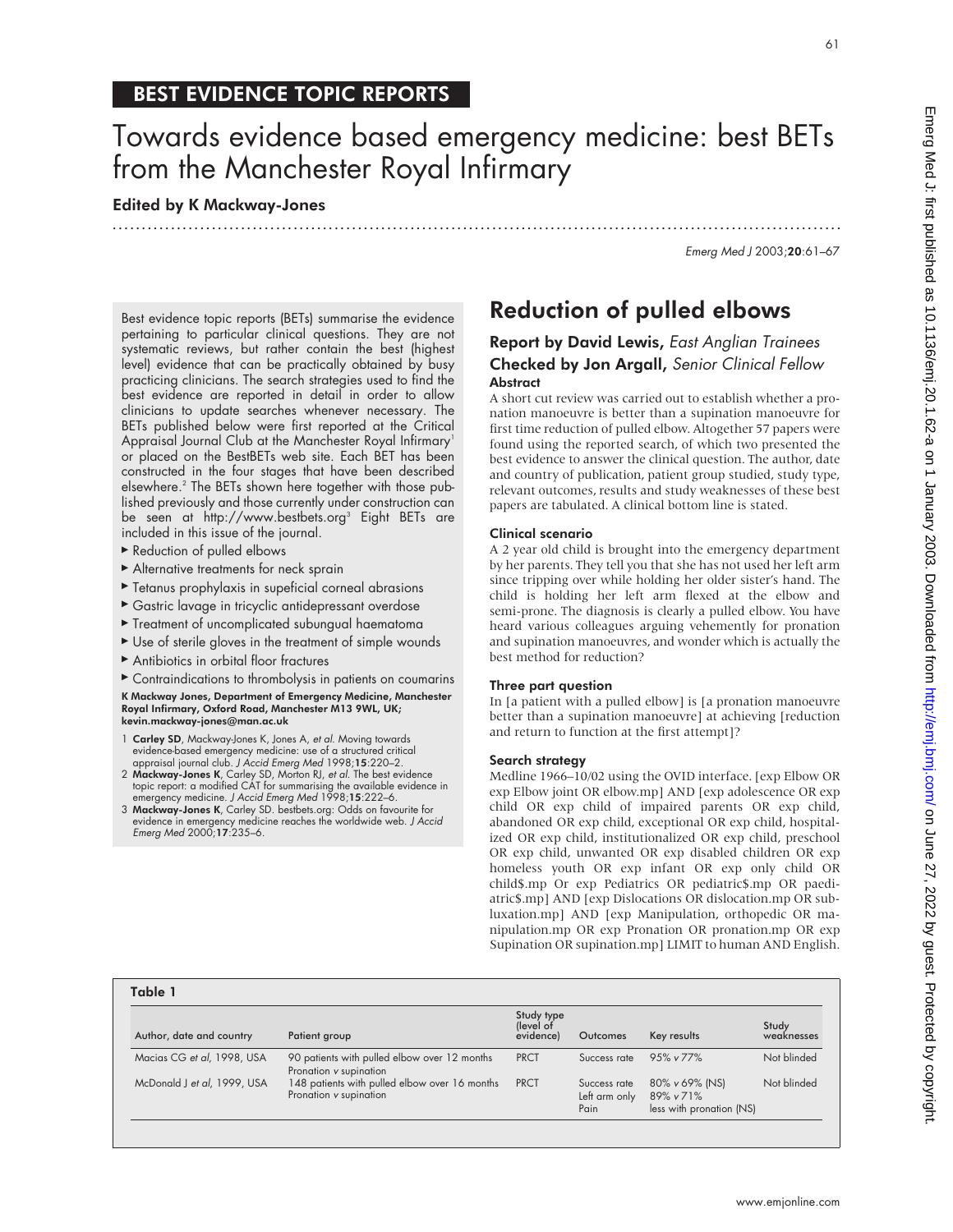### Search outcome

Altogether 57 papers were found of which 54 were irrelevant or of insufficient quality. The remaining three were all randomised controlled trials. One of these was looking at supination with flexion compared with extension. The remaining two papers are shown in table 1.

### Comment(s)

The classic method for reduction of pulled elbows is supination at the wrist followed by flexion at the elbow. There has been no difference demonstrated between flexion and extension during this manoeuvre. When studying a practical procedure it is impossible to exclude all bias and this may weaken these results.

### **EXAMPLE CLINICAL BOTTOM LINE**

Pronation with or without elbow flexion is the first line method of reduction for pulled elbows.

Macias CG, Bothner J, Wiebe R. A comparison of supination/flexion to hyperpronation in reduction of radial head subluxations. Pediatrics 1998;102:e10.

McDonald J, Whitelaw C, Goldsmith LJ. Radial head subluxation: comparing two methods of reduction. Acad Emerg Med 1999;6:15–18.

# Alternative treatments for neck sprain

# Report by Kerstin Hogg, Clinical Research Fellow

### Checked by Rosemary Morton, Consultant **Abstract**

A short cut review was carried out to establish whether osteopathy or chiropractic treatments improve outcome in patients with neck sprain. Altogether 206 papers were found using the reported search, of which nine presented the best evidence to answer the clinical question. The author, date and country of publication, patient group studied, study type, relevant outcomes, results and study weaknesses of these best papers are tabulated. A clinical bottom line is stated

### Clinical scenario

A 25 year old woman attends the emergency department having been in a rear end shunt. She complains of pain in her neck. On examination she has right sternomastoid tenderness and restricted movement. You diagnose a neck sprain and advise physiotherapy, exercise and anti-inflammatory drugs. She asks you whether she should go and see an osteopath or a chiropractor. You wonder whether there is any evidence for these alternative treatments.

#### Three part question

In [adults with neck sprain] does [osteopathy or chiropractic] improve [outcome]?

#### Search strategy

Medline using the OVID interface 1966–10/02, Cochrane Library 2002 Issue 3 and hand search of paper references. [(exp Neck injuries OR exp Neck pain OR neck.mp OR whiplash.mp) AND (exp Osteopathic medicine OR osteopath\$.mp OR chirop\$.mp)] LIMIT to human AND English.

### Search outcome

Altogether 206 papers were found, of which 13 were relevant. One literature review is not included in table 2 as all the papers are either represented in another review or described separately. Three papers were excluded on the basis of having 10 or fewer patients. The remaining nine papers are shown in table 2 .

#### **Comments**

Virtually all of these studies are flawed and the numbers tiny. In particular there are no powerful studies comparing best conventional treatment with best alternative treatments. There were no papers relating directly to osteopathy.

### $\triangleright$  CLINICAL BOTTOM LINE

Chiropractic therapy is associated with improvement in neck symptoms but there is no evidence to show whether this improvement is greater or worse than that obtained with conventional treatment.

Koes BW, Assendlft WJJ, van der Heijden GJMG, et al. Spinal manipulation and mobilisation for back and neck pain: a blinded review. BMJ 1991;303:1298–303.

Cassidy JD, Lopes AA, Yong-Hing K. The immediate effect of manipulation versus mobilisation on pain and range of motion in the cervical spine: a randomised controlled trial. J Manipulative Physiol Ther 1992;15:570–5.

Koes BW, Bouter LM, van Mameren H, et al. A randomised clinical trial of manual therapy and physiotherapy for persistent back and neck complaints: subgroup analysis and relationship between outcome measures. J Manipulative Physiol Ther 1993;16:211-19.

Skargren EI, Oberg BE, Carlsson PG, et al. Cost effectiveness analysis of chiropractic and physiotherapy treatment for low back and neck pain. Spine 1998;22:2167–77.

Verhoef MJ, Page SA, Waddell SC. The chiropractic outcome study: pain, functional ability and Satisfaction with care. J Manipulative Physiol Ther 1997;20:235–40.

Woodward MN, Cook JCH, Gargan MF, et al. Chiropractic treatment of

chronic whiplash injuries. *Injury* 1996;**27**:643–5.<br>**Jordan A**, Bendrix T, Nielsen H, *et al*. Intensive training, physiotherapy, or<br>manipulation for patients with chronic neck pain. S*pine* 1998;**23**:311–19. Giles LGF, Muller R. Chronic spinal pain syndromes: a clinical pilot trial

comparing acupuncture, a non-steroidal anti-inflammatory drug and spinal manipulation. J Manipulative Physiol Ther 1999;22:376-81.

McMorland G, Suter E. Chiropractic management of mechanical neck and low-back pain: a retrospective, outcome-based analysis. J Manipulative Physiol Ther 1999;23:307-11.

# Tetanus prophylaxis in superficial corneal abrasions

# Report by Prodeep Mukherjee, Specialist Registrar

## Checked by A Sivakumar, Consultant **Abstract**

A short cut review was carried out to establish whether tetanus prophylaxis is indicated after non-penetrating corneal abrasion. Altogether 30 papers were found using the reported search, of which one presented the best evidence to answer the clinical question. The author, date and country of publication, patient group studied, study type, relevant outcomes, results and study weaknesses of this best paper are tabulated. A clinical bottom line is stated.

### Clinical scenario

A 44 year old man presents to the emergency department with a foreign body sensation in his right eye. Fluorescein examination reveals a piece of grit. After removal there is a small corneal abrasion with no evidence of perforation. The patient has had a primary course of tetanus antitoxin and thinks his only tetanus booster was less than 10 years ago but is not sure. You wonder whether the patient requires a tetanus booster to reduce any risk from the abrasion.

#### Three part question

In [patients with non penetrating corneal abrasion] is [tetanus toxoid booster] necessary to [prevent clinical tetanus infection]?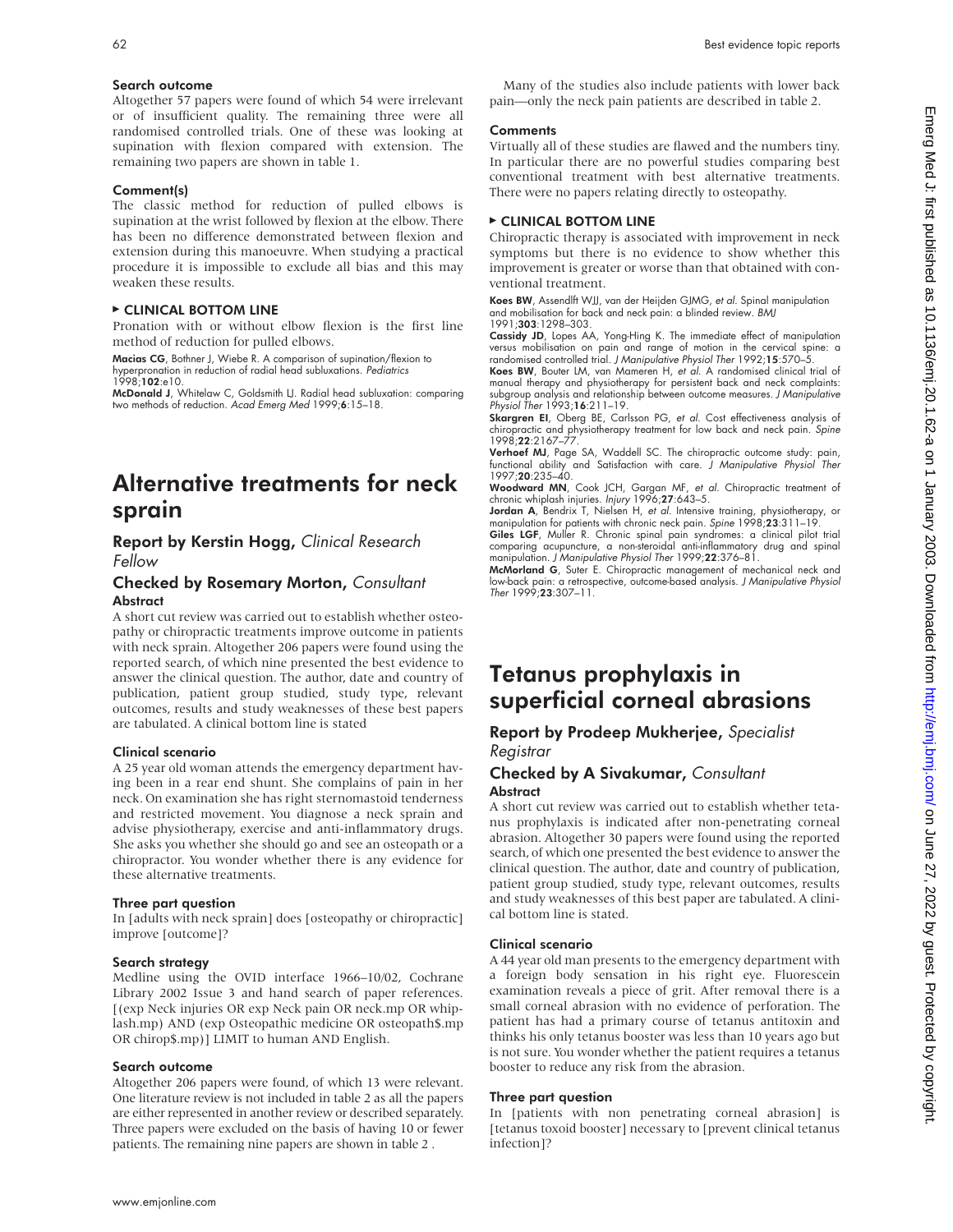### Search strategy

Medline 1966–10/02 using the OVID interface. [(exp tetanus OR exp tetanus antitoxin OR exp tetanus toxin OR exp tetanus toxoid OR tetanus.mp) AND (exp Cornea OR corneal abrasion.mp OR exp Eye Injuries OR exp Eye Foreign Bodies OR exp Wounds, Nonpenetrating)].

### Search outcome

Altogether 31 papers found of which 21 were irrelevant or of insufficient quality for inclusion. Five papers on cases of tetanus following penetrating eye injuries, one paper on tetanus from an eyelid injury, and three papers on treatment of ocular animal bite injuries were excluded as not directly relevant. The remaining paper is shown in table 3.

### Comment(s)

The only relevant paper found was an experimental animal study. Unlike skin, corneal epithelium does not have an underlying blood supply (receiving nutrients from the aqueous humor) and often shows substantial healing within six hours of

| Author, date<br>and country                          | Patient group                                                                                                                              | Study type<br>(level of<br>evidence) | Outcomes                                                                               | Key results                                                                                                                                                                                                                               | Study weaknesses                                                                                                                                                 |  |
|------------------------------------------------------|--------------------------------------------------------------------------------------------------------------------------------------------|--------------------------------------|----------------------------------------------------------------------------------------|-------------------------------------------------------------------------------------------------------------------------------------------------------------------------------------------------------------------------------------------|------------------------------------------------------------------------------------------------------------------------------------------------------------------|--|
| Koes BW <i>et al</i> ,<br>Netherlands,<br>1991       | 5 RCTs all comparing<br>cervical manipulation to<br>a control                                                                              | Review                               | Recovery                                                                               | 3 studies concluded manipulation<br>better than collar and analgesics.                                                                                                                                                                    | Studies rated poor-moderate<br>on methodology scoring                                                                                                            |  |
|                                                      | Total number of patients<br>combined 111                                                                                                   |                                      |                                                                                        | 2 studies showed no significant<br>difference between manipulation<br>and diazepam, a collar and<br>transcutaneous nerve stimulation                                                                                                      |                                                                                                                                                                  |  |
|                                                      | Cassidy JD et al, 100 patients with<br>Canada, 1992 mechanical neck pain,                                                                  | <b>RCT</b>                           | Mean improvement in<br>pain as measured by<br>visual analogue scale                    | 17.3 (SD19.5) v 10.5 (SD14.8)                                                                                                                                                                                                             | Only one treatment with pain<br>score repeated immediately<br>afterwards                                                                                         |  |
|                                                      | One manipulation v<br>mobilization                                                                                                         |                                      |                                                                                        |                                                                                                                                                                                                                                           | No long term follow up<br>Manipulation was not carried<br>out by an osteopath or<br>chiropractor                                                                 |  |
| Koes BW <i>et al</i> ,<br>Netherlands,<br>1993       | 29 patient with neck<br>pain<br>physiotherapy (n= $17$ ) v<br>manual therapy $n=12$<br>(manipulation and<br>mobilisation)                  | <b>RCT</b>                           | Subjective pain<br>measurement and<br>physical function over 12<br>months              | Both groups improved without any<br>statistical difference between groups                                                                                                                                                                 | Patients were also assigned<br>to receive treatment by their<br>GP and placebo. These<br>results were not reported<br>Small numbers                              |  |
| Skargren El et<br><i>al,</i> Sweden,<br>1996         | 70 patients with neck<br>pain                                                                                                              | <b>RCT</b>                           | Subjective pain; Function,<br>general health                                           | Significant improvement in pain,<br>function and general health in both<br>groups<br>No difference<br>41% of chiropractic group v 24%<br>physiotherapy group                                                                              | No breakdown of results<br>between back and neck pain<br>patients given for the last 2                                                                           |  |
|                                                      | physiotherapy ( $n=29$ ) v<br>chiropractic (n=41)                                                                                          |                                      | Sick leave<br>Fulfillment of patient<br>expectation.<br>All measured until 6<br>months |                                                                                                                                                                                                                                           | outcomes                                                                                                                                                         |  |
| Verhoef MJ et<br><i>al,</i> Canada,<br>1997          | 106 patients with neck<br>pain and 88 with neck<br>and back pain.<br>All had chiropractic<br>manipulation                                  | Prospective<br>cohort                | Index)                                                                                 | Disability (Neck Disability Baseline mean score 23.5, mean<br>score at 6 weeks 13.3 p<0.001                                                                                                                                               | No control group                                                                                                                                                 |  |
|                                                      | Woodward MN 28 patients with chronic<br>et al, UK, 1996 "whiplash" syndrome.<br>All had chiropractic<br>manipulation                       | cohort                               | following treatment                                                                    | Retrospective Disability at baseline and 26/28 patients had reduction in<br>disability                                                                                                                                                    | Follow-up time period not<br>specified<br>Disability classified by either<br>a chiropractor or by an<br>orthopaedic doctor over the<br>phone<br>No control group |  |
| Jordan A et al,<br>Denmark, 1998                     | 119 patients with neck<br>pain for more than 3<br>months                                                                                   | <b>RCT</b>                           | Self reported pain and<br>disability                                                   | All treatment modality groups had<br>improved pain levels and disability<br>scores                                                                                                                                                        | All groups underwent<br>intervention.                                                                                                                            |  |
|                                                      | intensive training<br>physiotherapy v<br>chiropractic treatment                                                                            |                                      | Medication use<br>All of above measured<br>until 12 months.                            | All groups progressively reduced<br>analgesic intake                                                                                                                                                                                      | No comparison with natural<br>progression of injury                                                                                                              |  |
| Giles LGF and<br>Muller R,<br>Australia, 1999 weeks, | 33 patients with neck<br>pain for at least 13                                                                                              | <b>RCT</b>                           | Index) Measured at 4<br>weeks                                                          | Disability (Neck Disability Manipulation group median index<br>score reduced by 10 points<br>p=0.001                                                                                                                                      | Very small numbers<br>particularly in acupuncture<br>and medication groups                                                                                       |  |
|                                                      | chiropractor<br>manipulation $(n=18)$ ,<br>acupuncture (n=7) or<br>medication $(n=7)$                                                      |                                      | Pain as measured by<br>visual analogue scale                                           | No statistically significant reduction<br>in acupuncture or medication group<br>Manipulation group median pain<br>score reduced by 1.5 points<br>p=0.002<br>No statistically significant reduction<br>in acupuncture or medication groups | Numbers within table<br>referring to number of patient<br>with neck pain do not add up                                                                           |  |
| McMorland G<br>and Suter E.<br>Canada, 1999          | 61 patients presenting to Retrospective Neck Disability Index<br>chiropractic with neck<br>pain. All received<br>chiropractic manipulation | cohort                               | score                                                                                  | Reduction in score after 4 weeks of<br>treatment                                                                                                                                                                                          | No statistics displayed<br>244 patients who did not<br>complete therapy because<br>they got better or worse were<br>excluded!<br>No control group                |  |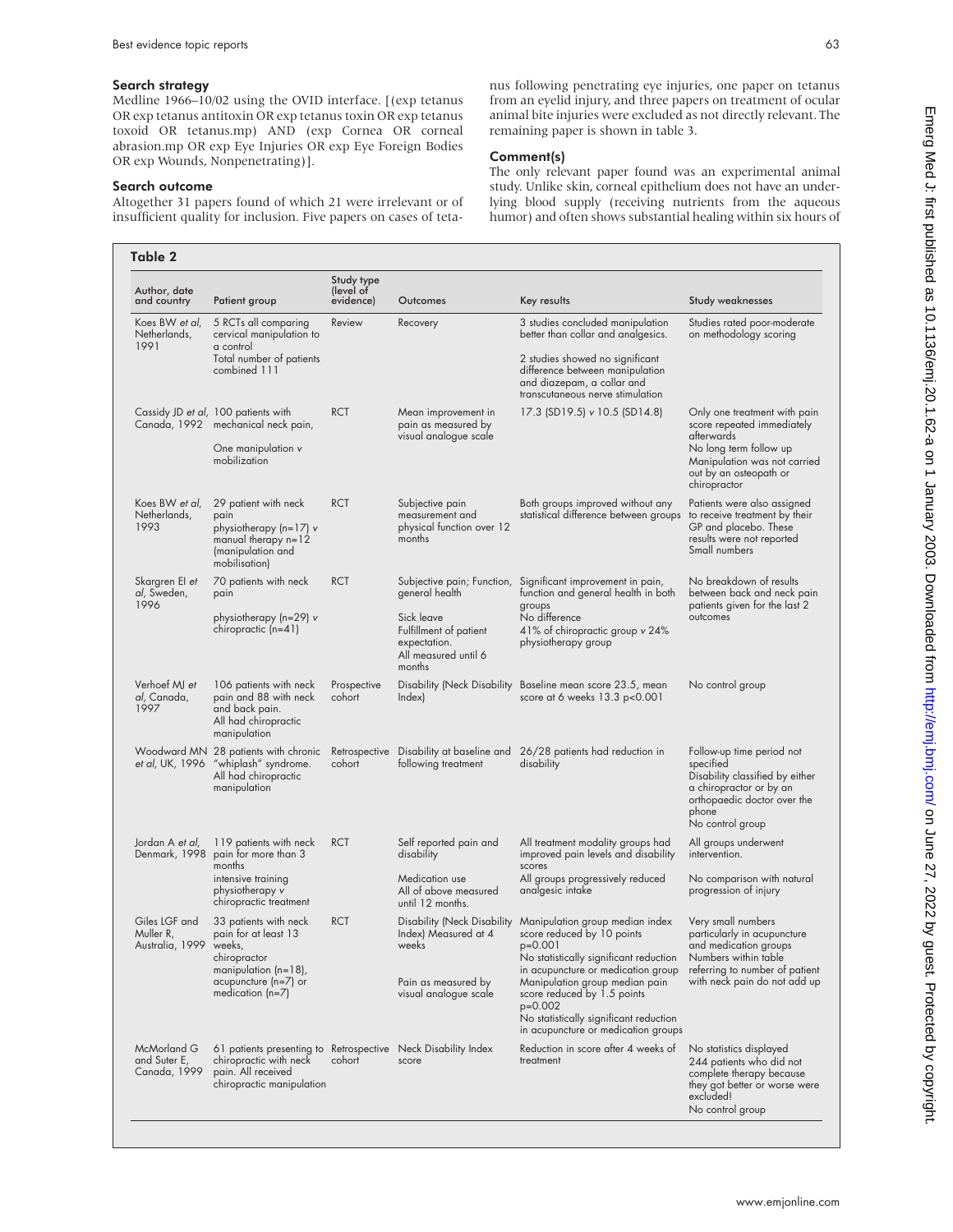| Author, date and<br>country   | Patient group                                                                                                  | Study type (level of<br>evidence)             | Outcomes                                                                                                                                           | Key results                 | Study weaknesses                                                                                                |
|-------------------------------|----------------------------------------------------------------------------------------------------------------|-----------------------------------------------|----------------------------------------------------------------------------------------------------------------------------------------------------|-----------------------------|-----------------------------------------------------------------------------------------------------------------|
| Benson WH et al,<br>1993, USA | Unimmunised mice<br>Animal model surgically<br>injecting live C tetani or<br>tetanus toxin into mice<br>cornea | (Prospective)<br>Experimental animal<br>model | Incidence of clinical tetanus<br>following:<br>- corneal abrasion<br>- corneal penetration<br>- corneal perforation<br>Incidence in immunised mice | 0/9<br>0/9<br>10/27<br>0/42 | Animal model<br>C tetani organisms and toxin<br>used pure – not representative<br>of usual clinical mixed flora |

injury. Criteria for deciding if a corneal abrasion is tetanus prone or not should therefore probably be different than that for standard skin abrasions. Finally there are no case reports in the literature of clinical tetanus developing from a simple corneal abrasion. In clinical practice it should be remembered that there may be public health benefits in encouraging tetanus prophylaxis whenever the opportunity arises.

### $\triangleright$  CLINICAL BOTTOM LINE

There is no clinical reason to provide tetanus prophylaxis in the emergency department following superficial corneal abrasions with no evidence of perforation, infection, or devitalised tissue.

**Benson WH**, Snyder IS, Granus V, *et al*. Tetanus prophylaxis following ocular<br>injuries. *J Emerg Med* 1993;**11**:677–83.

# Gastric lavage in tricyclic antidepressant overdose

Report by Stewart Teece, Clinical Research Fellow

# Checked by Kirsten Hogg, Clinical Research Fellow

### **Abstract**

A short cut review was carried out to establish whether gastric lavage is indicated after tricyclic antidepressant overdose. Altogether 82 papers were found using the reported search, of which one presented the best evidence to answer the clinical question. The author, date and country of publication, patient group studied, study type, relevant outcomes, results and study weaknesses of this best paper are tabulated. A clinical bottom line is stated.

### Clinical scenario

A 23 year old air hostess is brought into the emergency department having been found collapsed next to an empty bottle of amitriptyline. She has a Glasgow Coma Scale score of 7/15, is tachycardic and twitchy. After a rapid sequence induction and intubation you wonder whether there is any benefit from gastric lavage.

### Three part question

[In overdose of tricyclic antidepressant] is [gastric lavage better than charcoal or nothing] at [reducing toxicity]?

### Search strategy

Medline 1966–10/02 using the Ovid interface. [(exp gastric lavage OR gastric lavage.mp OR washout.mp OR exp irrigation or lavage.mp OR gastric emptying.mp) AND (exp disipramine OR exp antidepressive agents, tricyclic OR exp antidepressive agents OR exp amitriptyline OR exp imipramine OR tricyc\$.mp OR amitriptyline.mp) AND (exp poisoning OR poisoning.mp OR exp overdose OR overdose.mp)] LIMIT to human AND English Language.

### Search outcome

Altogether 82 papers found, 81 of which were not relevant to the question. The remaining paper is shown in table 4.

### Comment(s)

This study shows no statistically significant difference between the three groups. Although it seems small it has 80% power for showing a change of ITU admission time of 12 hours at p=0.05. Furthermore, a study by Watson *et al* showed that only 8.7% (95% C.I. 0.4 to 21.7%) of the estimated dose of tricyclic was recovered by gastric lavage.

### $\triangleright$  CLINICAL BOTTOM LINE

There is no evidence for gastric lavage in tricyclic antidepressant overdose.

Bosse GM, Barefoot JA, Pfeifer MP, et al. Comparison of three methods of gut decontamination in tricyclic antidepressant overdose. J Emerg Med 1995;13:203–9.

Watson WA, Leighton H, Guy J, et al. Recovery of cyclic depressants with gastric lavage. J Emerg Med 1989;7:373–7.

| Author, date<br>and country  | Patient group                                                                                          | Study type<br>(level of<br>evidence) | Outcomes                            | Key results                                                                                 | Study weaknesses                                                |
|------------------------------|--------------------------------------------------------------------------------------------------------|--------------------------------------|-------------------------------------|---------------------------------------------------------------------------------------------|-----------------------------------------------------------------|
| Bosse GM et<br>al, 1995, USA | 51 patients presenting with tricyclic RCT                                                              |                                      | Mean length of stay                 | 93.3 (+/- 94.3) hours v 107.2<br>$(+/- 106.8)$ hours v 66.7 $(+/-$<br>41.7) hours (p=0.473) | Not blinded                                                     |
|                              | overdose.                                                                                              |                                      |                                     |                                                                                             | Small numbers                                                   |
|                              | Charcoal only (n=22) v charcoal<br>then lavage $(n=14)$ v charcoal then<br>lavage then charcoal (n=15) |                                      | Mean length ICU stay                | 66.9 (+/- 96.0) hours v 54.1<br>$(+/- 34.3)$ hours v 34.4 $(+/-$<br>27.3) hours (p=0.436)   | Variations between<br>presenting GCS and<br>drug levels between |
|                              | 39 intubated                                                                                           |                                      | Mean mechanical<br>ventilation time | 43.4 (+/- 17.7) hours v 24.1<br>$(+/- 18.3)$ hours v 17.8 $(+/-$<br>14.0) hrs $(p=0.321)$   | groups                                                          |
|                              |                                                                                                        |                                      | Aspiration                          | $2/22$ v 3/14 v 3/15 (p=0.501)                                                              |                                                                 |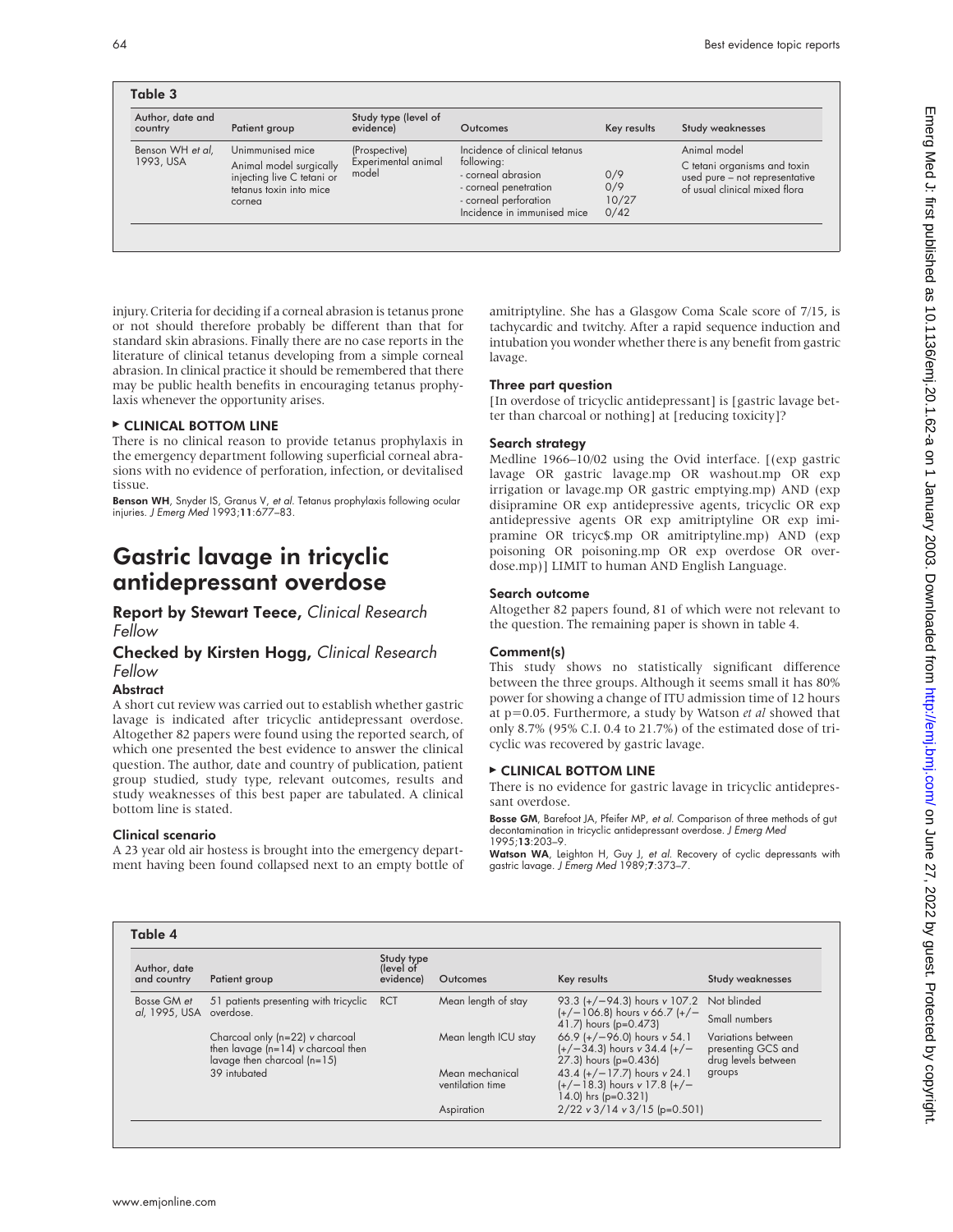# Treatment of uncomplicated subungual haematoma

# Report by Nicola Batrick, Specialist Registrar Checked by Kambiz Hashemi and Ramzi Freij, Consultants

## Abstract

A short cut review was carried out to establish whether nail removal and nail bed repair is better than simple trephining in patients with significant subungual haematoma. Altogether 312 papers were found using the reported search, of which four presented the best evidence to answer the clinical question. The author, date and country of publication, patient group studied, study type, relevant outcomes, results and study weaknesses of these best papers are tabulated. A clinical bottom line is stated.

### Clinical scenario

A patient attends the emergency department having sustained a crush injury to the tip of their right index finger. This has resulted in a painful subungual haematoma but no other significant fingertip injury.

### Three part question

In [a patient presenting with a sizeable uncomplicated subungual haematoma] is [removing the nail and repairing the nail bed laceration better than simple trephining] at [providing the best cosmetic and functional result]?

## Search strategy

Medline 1966–10/02 using the OVID interface. [subungual hematoma.mp OR nail bed laceration.mp OR nail bed injuries.mp OR exp NAILS/su] LIMIT to human AND English.

### Search outcome

Altogether 312 papers were identified of which 308 were considered to be irrelevant or of insufficient quality for inclusion. The other four papers are shown in table 5.

## Comment(s)

It has been suggested that for subungual haematomas greater than 50% of the nail bed, the nail should be removed and the associated nail bed laceration repaired to ensure optimal cosmetic and functional results. However, there are insufficient clinical studies comparing treatment modalities to support this. It seems from the studies quoted that simple trephining of the nail in an uncomplicated subungual haematoma with no other significant finger tip injury gives good cosmetic and functional results.

# $\triangleright$  CLINICAL BOTTOM LINE

In both adults and children with a subungual haematoma with no other significant finger tip injury, treatment by trephining gives a good cosmetic and functional result.

Simon RR, Wolgin M. Subungual hematoma: Association with laceration requiring repair. A*m J Emerg Med* 1987;**5**:302–4.<br>**Seaberg DC**, Angelos WJ, Paris PM. Treatment of subungual hematomas with

nail trephination: A prospective study. Am J Emerg Med 1991;9:209-10. **Meek S**, White M. Subungual haematomas: is simple trephining enough? J<br>*Accid Emerg Med* 1998;**15**:269–71.

Roser SE, Gellman H. Comparison of nail bed repair versus nail trephination for subungual hematomas in children. J Hand Surg [Am] 1999;24:1166–70.

|                                         |                                                                                                                                                                                                                                                                                  | Study type                            |                                                             |                                                                                                                                                                                                              |                                                                                  |  |  |  |  |
|-----------------------------------------|----------------------------------------------------------------------------------------------------------------------------------------------------------------------------------------------------------------------------------------------------------------------------------|---------------------------------------|-------------------------------------------------------------|--------------------------------------------------------------------------------------------------------------------------------------------------------------------------------------------------------------|----------------------------------------------------------------------------------|--|--|--|--|
| Author, date<br>and country             | Patient group                                                                                                                                                                                                                                                                    | (level of<br>evidence)                | Outcomes                                                    | Key results                                                                                                                                                                                                  | Study weaknesses                                                                 |  |  |  |  |
| Simon RR and<br>Wolgin M,<br>1987, USA  | 47 consecutive patients presenting to an<br>emergency department with subungual<br>haematoma >25% nail bed. +/- fracture of study<br>distal phalanx<br>Digital block, nail removed and lacerations<br>of nail bed greater than 2-3 mm repaired<br>using vicryl and nail replaced | Prospective<br>observational          | Association of<br>SUH size and<br>repairable<br>laceration. | 16/27 patients with haematoma<br>>50% had nail bed laceration<br>requiring repair                                                                                                                            | Often quoted paper<br>but no follow up of<br>patients and no<br>control group    |  |  |  |  |
|                                         | Seaberg DC et 48 patients presenting to an emergency<br>al, 1991, USA department with subungual haematoma<br>Nail and nail margin intact. +/- distal<br>phalanx fracture<br>Electrocautery nail trephination<br>Follow up at least 6/12                                          | Prospective<br>observational<br>study | Pain relief,<br>infection and<br>cosmetic<br>appearance     | 94% follow up. All reported a<br>reduction in pain. No infective<br>complications or major nail<br>deformities regardless of SUH size<br>or fracture                                                         | Major nail<br>deformities not<br>clearly defined<br>No control group             |  |  |  |  |
| Meeks S and<br>White M,<br>1997, UK     | 123 patients presenting to emergency<br>departments treated by simple trephining<br>94 followed up for 5-13 months                                                                                                                                                               | Retrospective                         | Functional and<br>cosmetic<br>appearances                   | Excellent je no residual<br>abnormality or very good in 85%<br>of those followed up.<br>2% poor outcome caused by nail<br>splitting. Major nail abnormality<br>defined by Zook's criteria occurred<br>in 11% | Retrospective<br>Coding inadequate<br>No control group<br>Loss of patients to FU |  |  |  |  |
|                                         |                                                                                                                                                                                                                                                                                  |                                       | Infection                                                   | Infection in 5 patients. No<br>correlation between adverse<br>outcome and haematoma size.<br>presence of fracture or infection                                                                               |                                                                                  |  |  |  |  |
| Roser SE and<br>Gellman H,<br>1999, USA | 53 finger injuries in children with intact nail Sequential<br>and nail margin, $+/-$ tuft fracture.                                                                                                                                                                              | study                                 | Cosmetic<br>deformity of nail<br>and functional<br>deficit  | Operative and non-operative- nil at No randomisation<br>long term FU                                                                                                                                         |                                                                                  |  |  |  |  |
|                                         | Formal nail bed repair v simple trephining/<br>conservative.<br>FU at least 4/12                                                                                                                                                                                                 |                                       | Infective<br>complications<br>Costs                         | No infective complications in either<br>group<br>Costs significantly higher in<br>operative group                                                                                                            |                                                                                  |  |  |  |  |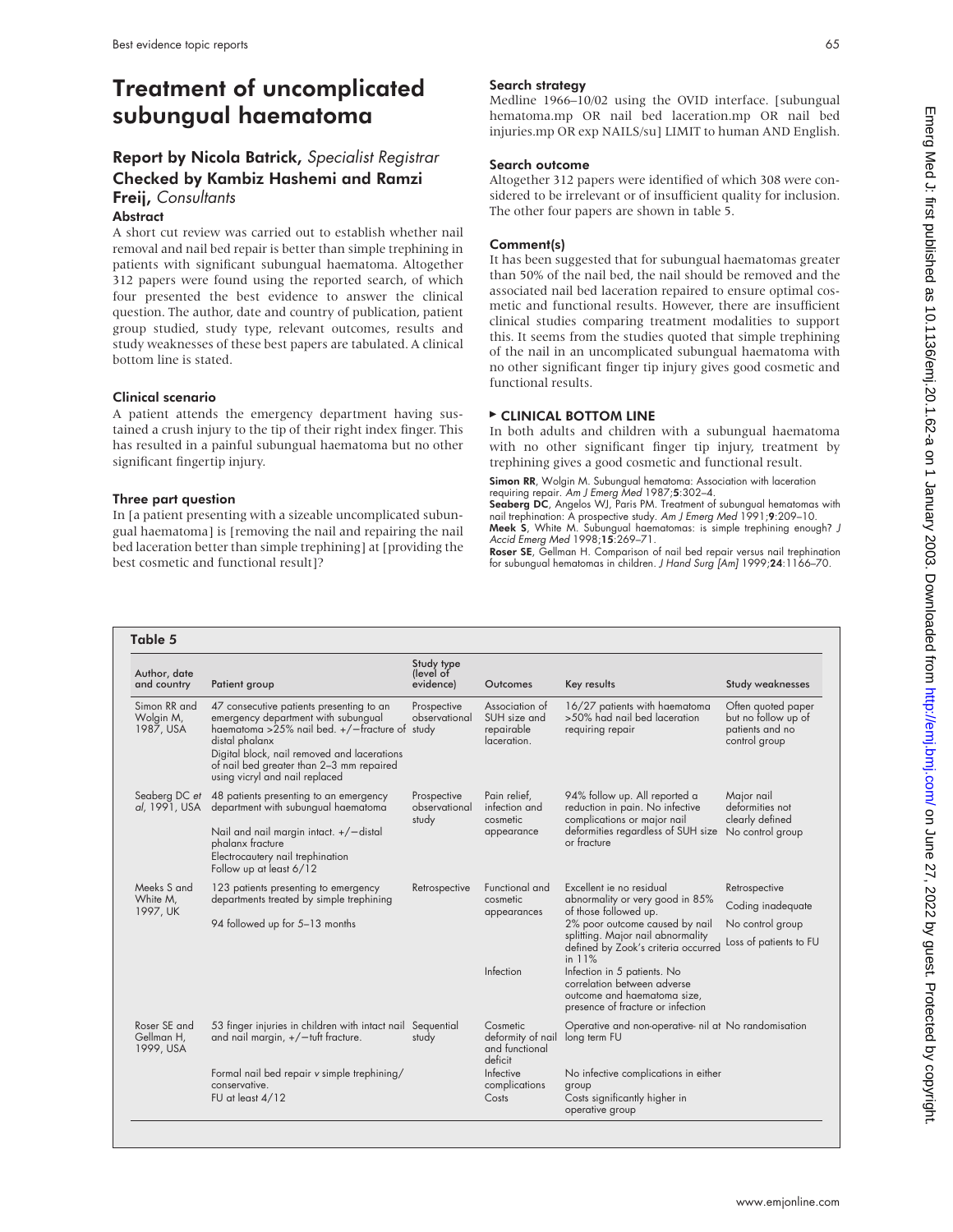# Use of sterile gloves in the treatment of simple wounds

# Report by Derek Keith Sage, East Anglian Trainees

# Checked by Jon Argall, Senior Clinical Fellow Abstract

A short cut review was carried out to establish whether the use of sterile gloves during the treatment of simple wounds reduces infections. Altogether 48 papers were found using the reported search, but none presented any evidence to answer the clinical question. More research is needed in this area and, in the mean time, local advice should be followed.

### Clinical scenario

A patient presents to the emergency department with a laceration to his left hand. The wound needs cleaning and suturing. You wonder whether sterile gloves are really necessary in the treatment of simple wounds.

## Three part question

In [patients with simple wounds] does the use of [sterile gloves rather than clean non-sterile gloves] produce less [wound infections]?

## Search strategy

Medline 1966–10/02 using the OVID interface. [exp "wounds and injuries" OR exp wounds, penetrating OR exp lacerations OR laceration.mp] AND [exp gloves, surgical OR exp gloves, protective OR glove.mp] AND [exp infection OR infection.mp OR exp focal infection OR exp surgical wound infection OR exp wound infection] LIMIT to human AND English.

### Search outcome

Altogether 48 papers were found none of which directly answered the question.

# Comment(s)

There seems to be no available evidence for the use of sterile gloves over clean non-sterile gloves in the treatment of simple traumatic wounds.

# $\triangleright$  CLINICAL BOTTOM LINE

It is arguably unethical to start using non-sterile gloves where the tradition has been to use sterile gloves but this is an area for potential research.

# Antibiotics in orbital floor fractures

# Report by Bruce Martin, Specialist Registrar Checked by Angaj Ghosh, Senior Clinical Fellow Abstract

A short cut review was carried out to establish whether prophylactic antibiotics are indicated in patients with undisplaced maxillary or orbital floor fractures. Altogether 214 papers were found using the reported search, but none presented any evidence to answer the clinical question. More research is needed in this area and, in the mean time, local advice should be followed.

## Clinical scenario

A 28 year old man presents to the emergency department with a punch injury to the left side of his face after a fracas. Clinical examination reveals no wound, but tenderness, bruising and swelling over the left infraorbital area. Radiological examination confirms the presence of fluid within the maxillary sinus, suggesting an undisplaced fracture of the orbital floor. You wonder whether you should prescribe him oral antibiotics to reduce the incidence of infection.

# Three part question

In [patients with undisplaced maxillary or orbital floor fractures] are [antibiotics better than no antibiotics] at [preventing infective complications]?

# Search strategy

Medline 1966–10/02 using the OVID interface. [(exp facial bones OR exp facial injuries OR facial.mp) AND (exp fractures OR exp maxillary fractures OR exp orbital fractures OR exp zygomatic fractures OR fracture\$.mp) AND (exp antibiotics OR antibiotic\$.mp)] LIMIT to human AND English.

## Search outcome

Altogether 214 papers were found of which all were of irrelevant or of insufficient quality.

# Comment(s)

The evidence in this field is clearly lacking. There are no trials of any kind looking at the incidence of infection in patients with undisplaced orbital floor fractures. There is clearly a need for further investigation into this area.

# $\triangleright$  CLINICAL BOTTOM LINE

Local advice should be followed.

# Contraindications to thrombolysis in patients taking coumarins

# Report by Andy Ashton, Senior Clinical Fellow Checked by Stewart Teece, Clinical Research Fellow

# **Abstract**

A short cut review was carried out to establish what level of INR was a contraindication to thrombolysis in patients taking warfarins. Altogether 296 papers were found using the reported search, but none presented any evidence to answer the clinical question. More research is needed in this area and, in the mean time, local advice should be followed.

# Clinical scenario

A 73 year old woman presents to the emergency department with chest pain. Her ECG shows left bundle branch block. She is taking warfarin for recurrent pulmonary emboli. Her INR is 2.7. While you look for her old notes to see if her left bundle branch block is new or not, you try to find out at what INR thrombolysis is contraindicated. Everyone gives you an answer, but the answers are all different. You wonder if there is any evidence to support any of the recommendations.

# Three part question

In [a patient with myocardial infarction who is anticoagulated] at what [INR] is [thrombolysis contraindicated]?

# Search strategy

Medline 1966–10/02 using the OVID interface. [exp urinary plasminogen activator OR exp thrombolytic therapy OR exp fibrinolysis OR exp tissue plasminogen activator OR exp fibrinolytic agents OR exp streptokinase OR thromboly\$.af OR streptokinase.af OR urokinase.af OR TPA.af OR (tissue adj5